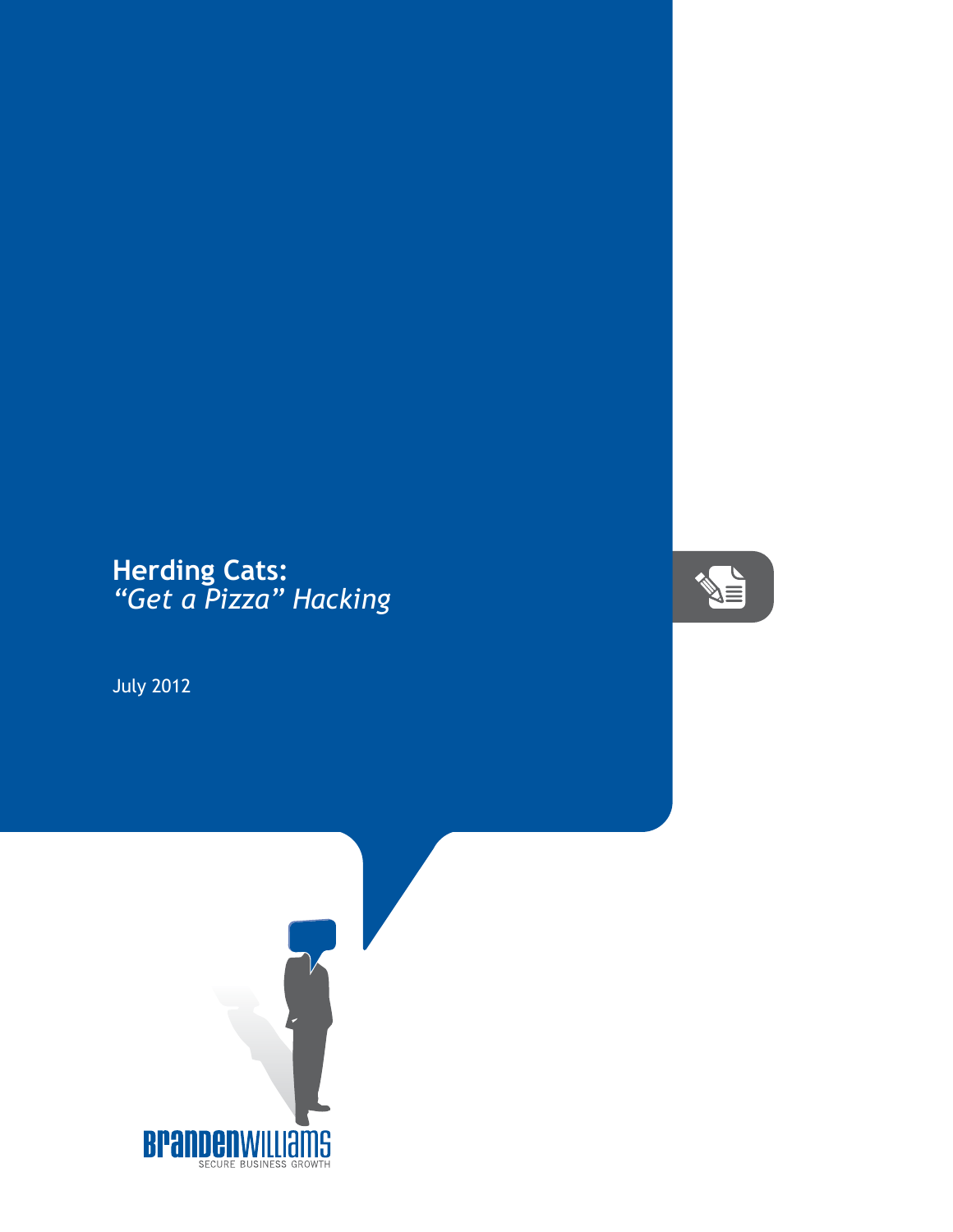I may not be like most people, but when I see a topic like the one covered in this issue I get excited. Yes, it is possible to get excited about standards, compliance, and governance, but only if you have the right mindset! When viewed in the right light, these three terms become framework generators, actors in the larger system, and specialized, reportable cross-sections of your information security program. The challenge comes when you use any of those terms to fully define your security program. Doing so removes effectiveness from your program as it doesn't take into account the types of threats organizations face today.

RSA sponsors a group called the Security for Business Innovation Council (SBIC) that publishes reports twice per year. The last report details a critical finding for security professionals to understand—our security programs are tuned to support compliance, not information security. This means that for every dollar you spend to keep the auditor away, you are letting your information security program get farther from its true goal protecting information.

Think about how your information security program works today. Chances are, you (or someone before you) spent countless hours trying to justify every dollar allocated toward information security to the executive committee, and you had to constantly fight for more dollars as your responsibilities grew. That battle is neither easy nor quick. Chances are, it is often a losing battle in your eyes as you are constantly denied funding requests. The carrot method simply either didn't work, or was just too hard to sustain.

Enter compliance, the savior of information security! Now I don't have to fight for my dollars, I just have to "prove" that whatever I am asking for is required for compliance. Think back to your career during 2002-2008. I would be willing to bet a twelve-pack of your favorite brew that you used SOX, GLBA, HIPAA, or PCI DSS at least once to get a funding request approved—even if it was a stretch to call it part of a compliance requirement. Otherwise, how could you get management to sign off on web-application firewalls and wireless IPS devices? The stick method worked well to get us to a basic state of information security that could ward off unsophisticated attacks by amateur hackers.

But now that we've raised the security bar (which depending on who you talk to is either above many company's internal capabilities, or its so easy to clear you trip over it), the bad guys have raised their abilities as well. Sure, the basic techniques like port mapping, probing, and even vulnerability scanning are still used, but the attack platforms have gotten tremendously better. If you have not tried it, go download Metasploit and check out its automated abilities. You can literally download it, fire off an automated attack, get a pizza, and be into many companies' networks by the time you sit back down.

Companies today are facing something they have never had to face before—state sponsored actors that go after their intellectual property. This is the equivalent of defending your networks against an organized army of electronic attackers quite like what you might call cyber-warfare. Let's not delude ourselves to think that this has never happened before, but it is becoming more prevalent then it has in the last five years. Security programs designed to capture and mine information only for compliance purposes will miss these armies breaking into their systems and will only know something bad happened when they get a call from a third party or see their stuff showing up in Pastebin.

The call to action is for you to rethink how your security program is built and center it around intelligence instead of compliance. Intelligence-led security programs are the future of information security in corporations. You must be able to understand and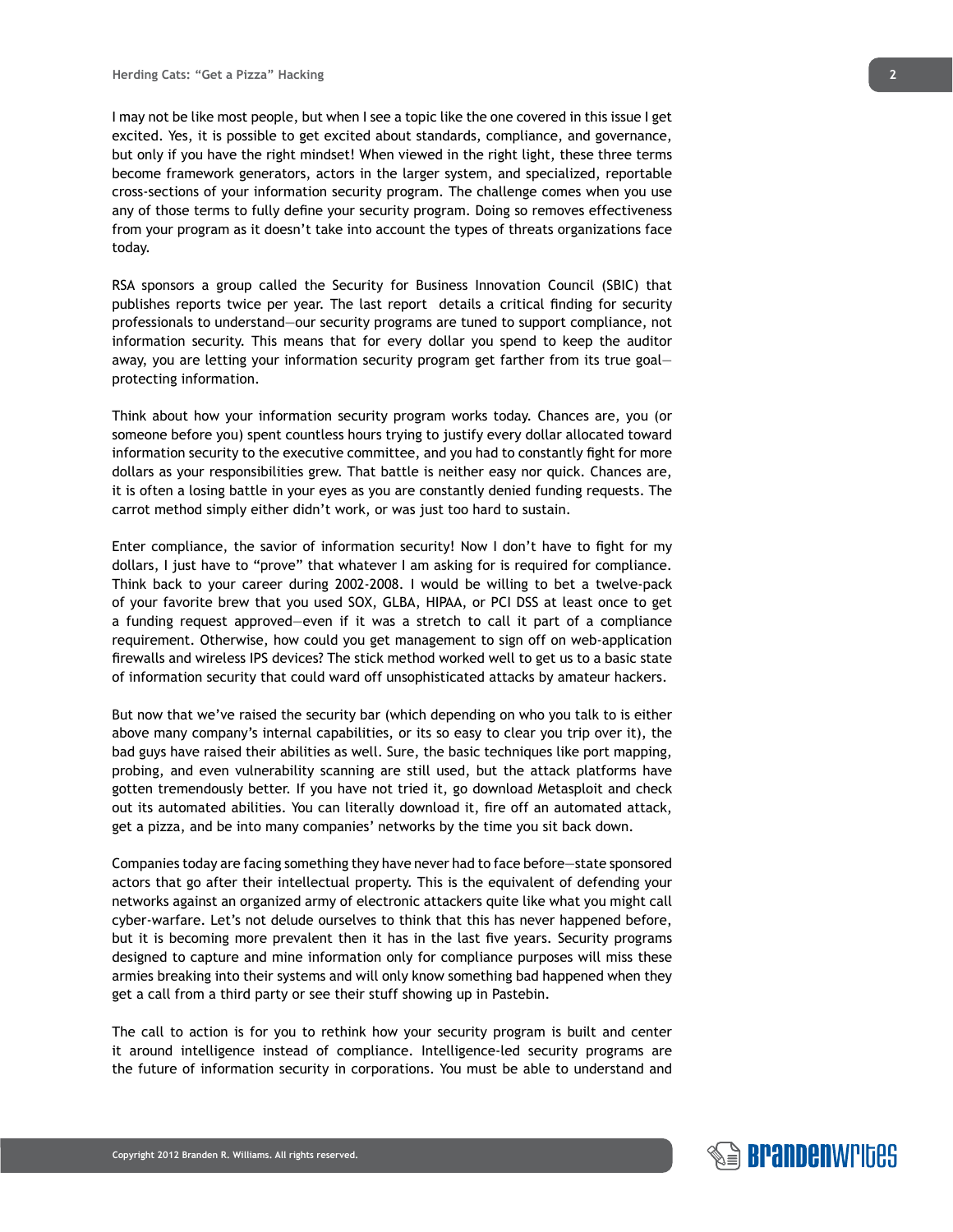incorporate relevant intelligence feeds from outside your organization and correlate those with activities happening inside your networks. The days of waiting on a new compliance requirement to drive your security budget are over. We need to take action in our roles as bad guy hunters. After all, we tend to be the scapegoat when things go bump in the night.